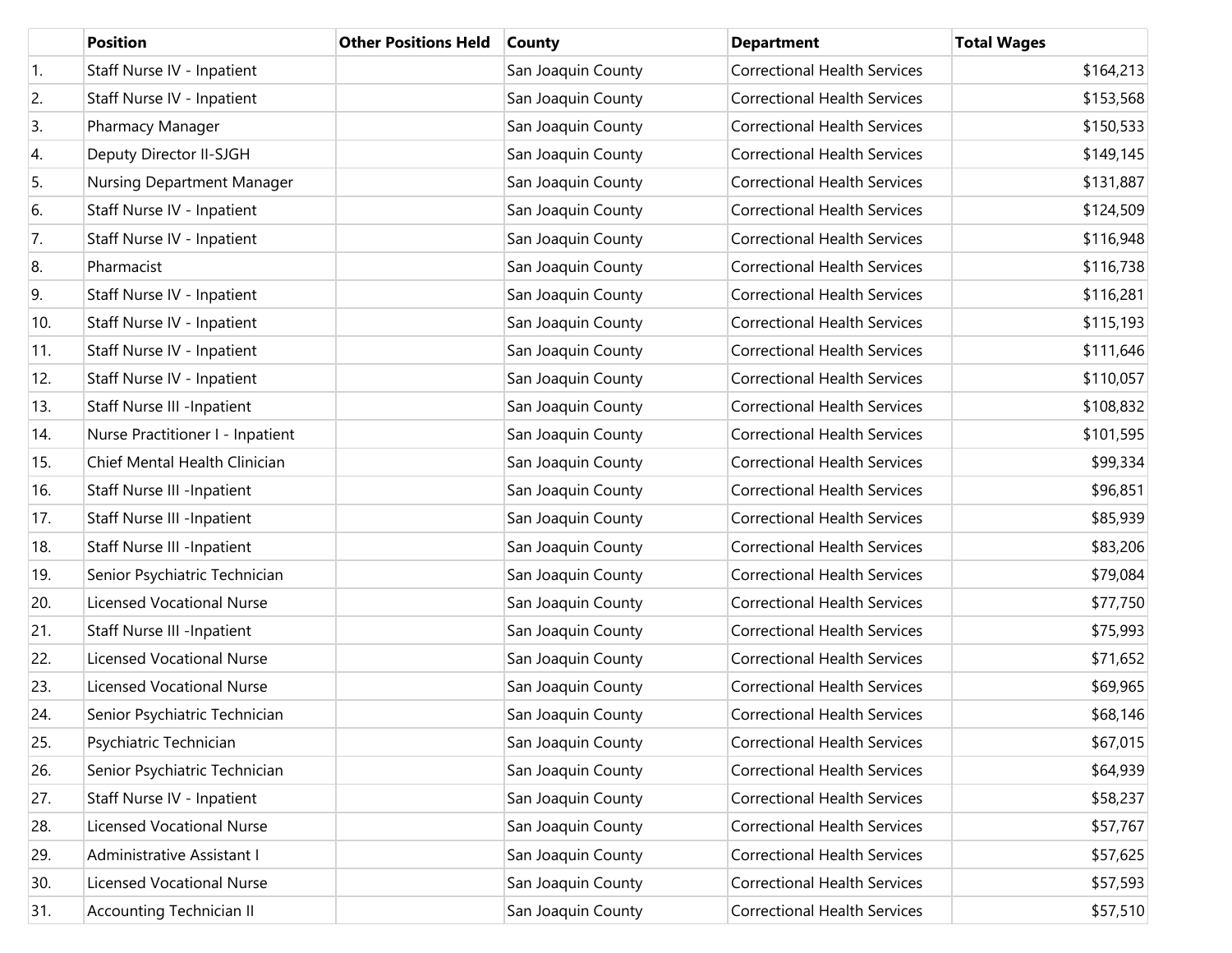| 32. | Licensed Vocational Nurse          | San Joaquin County | <b>Correctional Health Services</b> | \$57,131 |
|-----|------------------------------------|--------------------|-------------------------------------|----------|
| 33. | <b>Licensed Vocational Nurse</b>   | San Joaquin County | <b>Correctional Health Services</b> | \$55,524 |
| 34. | Nurse Practitioner II-Inpatient    | San Joaquin County | <b>Correctional Health Services</b> | \$53,473 |
| 35. | Medical Records Technician II      | San Joaquin County | <b>Correctional Health Services</b> | \$48,024 |
| 36. | <b>Outpatient Clinic Assistant</b> | San Joaquin County | <b>Correctional Health Services</b> | \$46,028 |
| 37. | Housekeeping Service Worker        | San Joaquin County | <b>Correctional Health Services</b> | \$44,930 |
| 38. | Senior Office Assistant            | San Joaquin County | <b>Correctional Health Services</b> | \$44,930 |
| 39. | Psychiatric Technician             | San Joaquin County | <b>Correctional Health Services</b> | \$44,733 |
| 40. | Senior Office Assistant            | San Joaquin County | <b>Correctional Health Services</b> | \$43,999 |
| 41. | Pharmacy Technician II             | San Joaquin County | <b>Correctional Health Services</b> | \$43,462 |
| 42. | <b>Outpatient Clinic Assistant</b> | San Joaquin County | <b>Correctional Health Services</b> | \$43,438 |
| 43. | Storekeeper I                      | San Joaquin County | <b>Correctional Health Services</b> | \$42,479 |
| 44. | <b>Outpatient Clinic Assistant</b> | San Joaquin County | <b>Correctional Health Services</b> | \$41,814 |
| 45. | Senior Office Assistant            | San Joaquin County | <b>Correctional Health Services</b> | \$41,692 |
| 46. | <b>Licensed Vocational Nurse</b>   | San Joaquin County | <b>Correctional Health Services</b> | \$41,594 |
| 47. | <b>Licensed Vocational Nurse</b>   | San Joaquin County | <b>Correctional Health Services</b> | \$40,742 |
| 48. | <b>Outpatient Clinic Assistant</b> | San Joaquin County | <b>Correctional Health Services</b> | \$38,864 |
| 49. | Licensed Vocational Nurse          | San Joaquin County | <b>Correctional Health Services</b> | \$38,725 |
| 50. | Licensed Vocational Nurse          | San Joaquin County | <b>Correctional Health Services</b> | \$37,747 |
| 51. | <b>Staff Nurse III -Inpatient</b>  | San Joaquin County | <b>Correctional Health Services</b> | \$37,472 |
| 52. | Stock Clerk I                      | San Joaquin County | <b>Correctional Health Services</b> | \$35,335 |
| 53. | Office Assistant                   | San Joaquin County | <b>Correctional Health Services</b> | \$35,177 |
| 54. | <b>Temporary Physicians</b>        | San Joaquin County | <b>Correctional Health Services</b> | \$34,900 |
| 55. | <b>Licensed Vocational Nurse</b>   | San Joaquin County | <b>Correctional Health Services</b> | \$34,247 |
| 56. | Staff Nurse III -Inpatient         | San Joaquin County | <b>Correctional Health Services</b> | \$33,761 |
| 57. | Psychiatric Technician             | San Joaquin County | <b>Correctional Health Services</b> | \$33,140 |
| 58. | <b>Staff Nurse III -Inpatient</b>  | San Joaquin County | <b>Correctional Health Services</b> | \$32,055 |
| 59. | <b>Outpatient Clinic Assistant</b> | San Joaquin County | <b>Correctional Health Services</b> | \$31,617 |
| 60. | Staff Nurse III -Inpatient         | San Joaquin County | <b>Correctional Health Services</b> | \$31,362 |
| 61. | <b>Licensed Vocational Nurse</b>   | San Joaquin County | <b>Correctional Health Services</b> | \$31,282 |
| 62. | <b>Licensed Vocational Nurse</b>   | San Joaquin County | <b>Correctional Health Services</b> | \$31,007 |
| 63. | <b>Licensed Vocational Nurse</b>   | San Joaquin County | <b>Correctional Health Services</b> | \$30,563 |